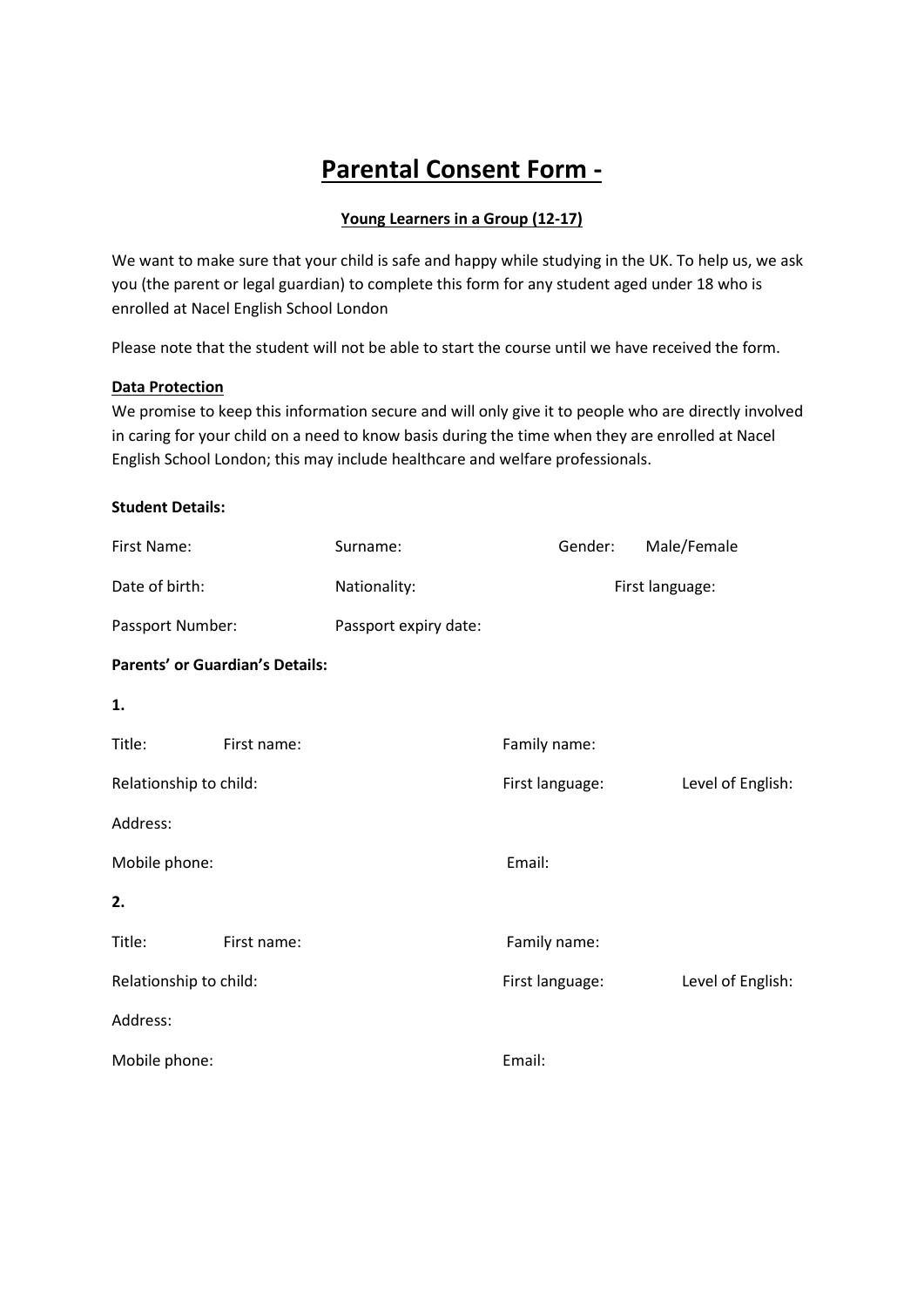# **English Course**

I give consent for my child to travel to the UK and study at Nacel English School London. I understand that:

- if my child is aged 12-15 they will study in closed groups only with students who are the same age. However, they may come into contact with students over the age of 18 whilst in the school.
- If my child is aged 16-17 they will study with adult students aged 18+.

 $YFS \sqcap NO \sqcap$ 

# **Travel**

I give consent for my child to travel to the UK and study at Nacel English School London.

I agree that my child can travel unaccompanied:

• between the school and his/her accommodation\*. YES  $\Box$  NO  $\Box$ 

• from Central London to his/her accommodation (aged 16-17 only\*\*)

\*Typically homestay accommodation is a short walk, bus ride or tube journey from the school. Typical travel time is between 5 and 30 minutes.

\*\*A Nacel Member of staff or the group leader will accompany all students aged 12-15 back to school after visits to Central London.

#### **Accommodation**

I agree to my child staying in homestay accommodation arranged by Nacel English School London.

I understand that Nacel English School will not allow my child to stay overnight with friends or arrange a holiday with friends.

I understand that Nacel English School will require written permission should my child wish to move from supervised homestay accommodation to one that has not been organised by the school. The school will also have to receive full details of the new accommodation before this is approved.

I confirm that my child will abide by the host family rules and regulations; use of the TV, and landline; smoking; use of the bathroom; cleanliness and tidiness; meal times; safety and security; having guests and noise.

I understand that my child is responsible for any damage they may cause in the host family accommodation and will therefore be liable for any damages.

 $YES \Box NO \Box$ 

## **Curfew Times**

Nacel English School have curfew times for all students aged 12 to 17. The curfew time is the time that students must be back in their accommodation.

## **Students aged 12-15**

Students must return directly to their homestay accommodation after their classes/activities have finished.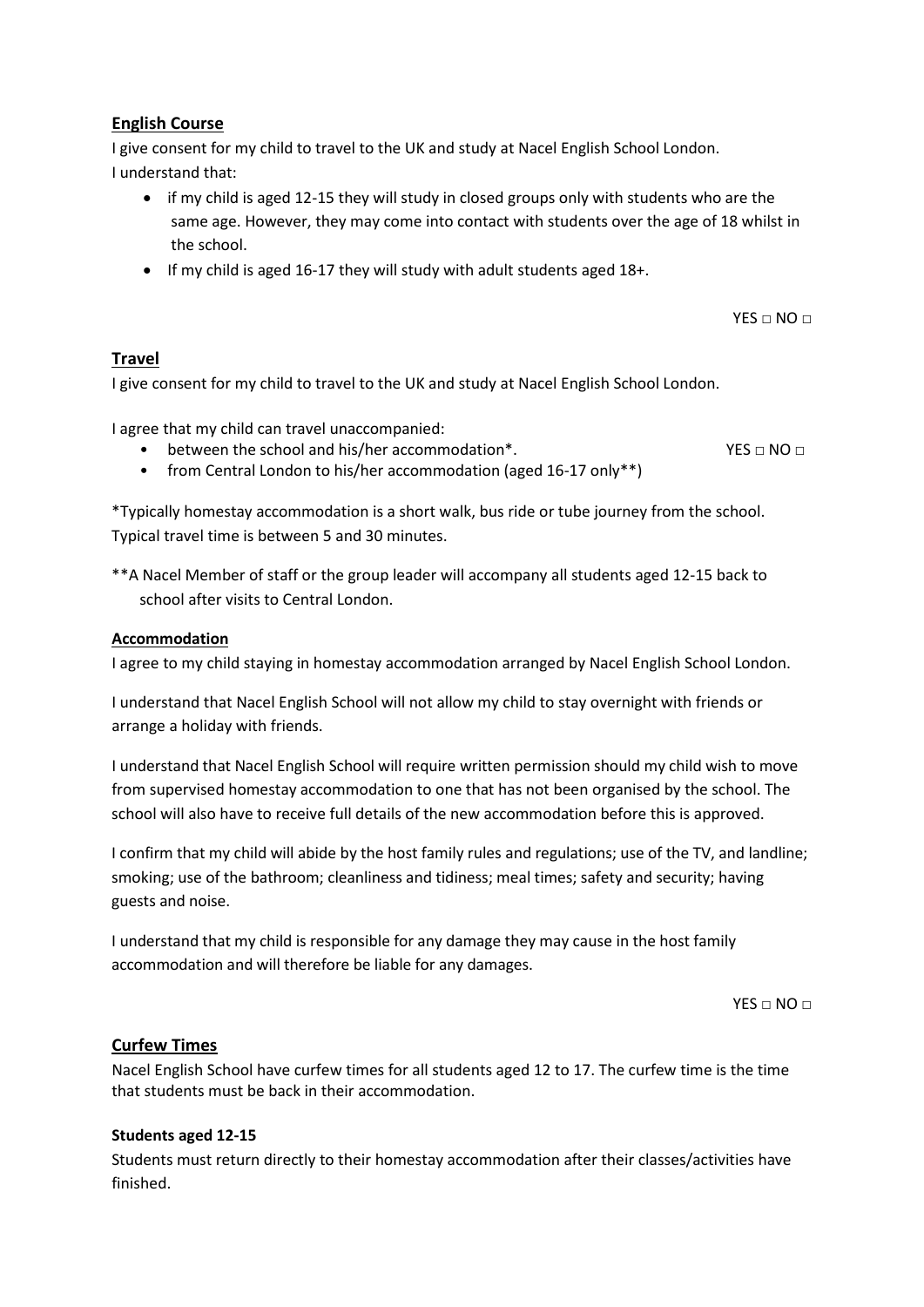**Students aged 16-17** Sunday to Thursday - 10:00pm Friday to Saturday - 11pm

I agree that my child will abide by the curfew times set by Nacel English School London.

**Alternatively,** if you wish your child to be home earlier in the evenings please indicate the time below.

Time to be home: Day(s)………………………………………………….. Time (s)…………………………...……………………..

#### **Leisure Activities**

I give permission for my child to go on the trips/ activities according to their timetable with a member of Nacel English School staff and/or Group Leader.

 $YES \Box NO \Box$ 

 $YES \Box NO \Box$ 

I give permission for my child to have free time for shopping on trips arranged by the school. Free time will be limited to an hour within a specified area and students will be in groups of at least 4.

 $YES \Box NO \Box$ 

#### **Unsupervised Time**

I understand that my child will have unsupervised free time from when classes/activities finish until they return to their accommodation (see above for curfew times).

#### **Medical**

Please tell us about any medical problems. If we are not told in advance about a physical or mental condition, we reserve the right to terminate the student's course.

Does your child have:

| Asthma or bronchitis                           | $YES \sqcap NO \sqcap$   |
|------------------------------------------------|--------------------------|
| Heart condition                                | $YES \Box NO \Box$       |
| Fits, fainting or blackouts                    | $YES \Box NO \Box$       |
| Severe headaches                               | $YES \Box NO \Box$       |
| <b>Diabetes</b>                                | $YES \Box NO \Box$       |
| Allergies to known medicines                   | $YES \sqcap NO \sqcap$   |
| Other allergies e.g. materials, food, plasters | $YES \square NO \square$ |
| <b>Travel sickness</b>                         | $YES \sqcap NO \sqcap$   |
| Bed-wetting/incontinence                       | $YES \sqcap NO \sqcap$   |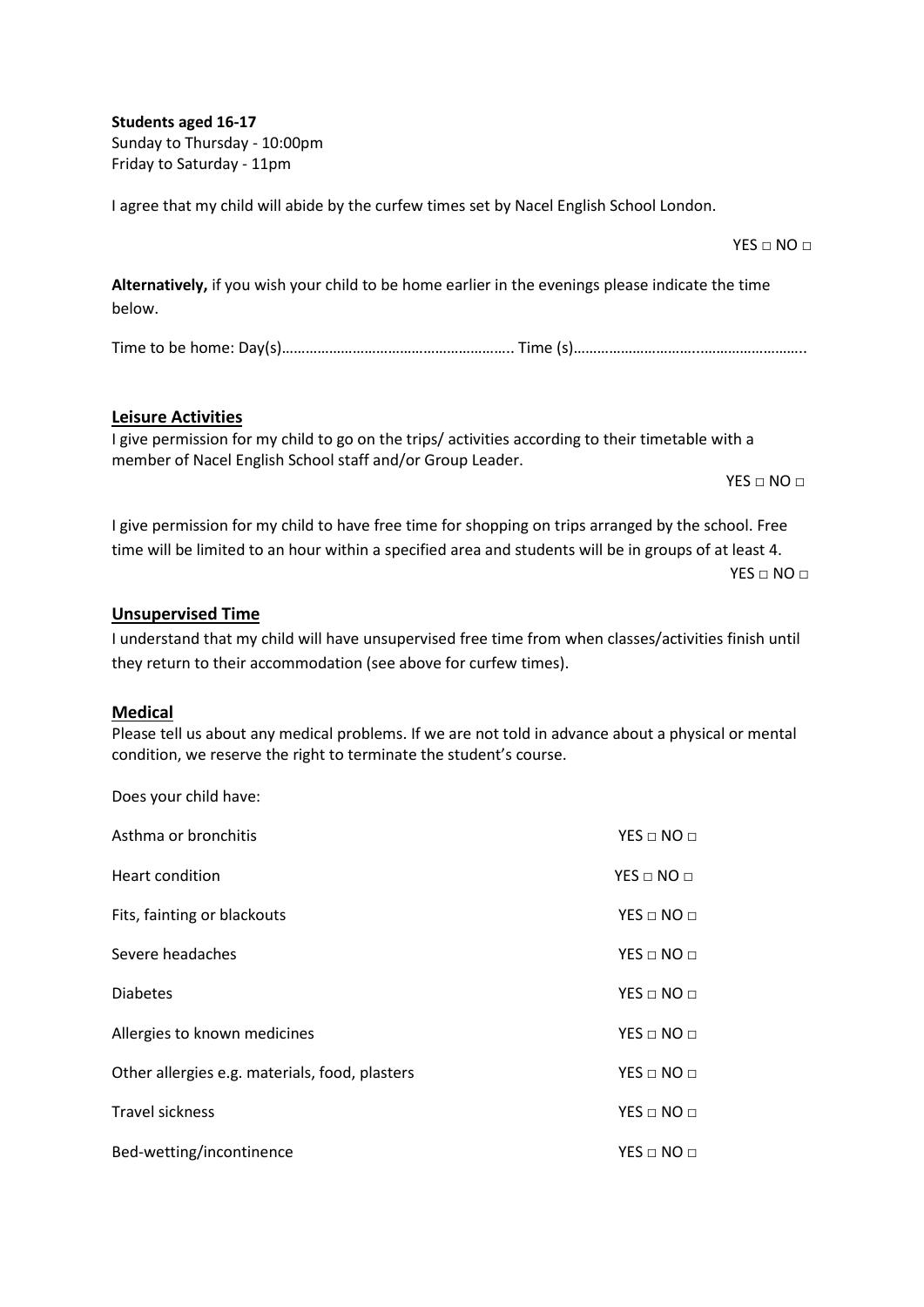Any mental health problems? YES □ NO □ (including eating disorders, hyperactivity)

| Is your child on regular medication?                                                        | $YES \Box NO \Box$     |
|---------------------------------------------------------------------------------------------|------------------------|
| Does your child require regular hospital treatment?                                         | $YES \Box NO \Box$     |
| Does your child take any medication which he/she will bring with them? YES $\Box$ NO $\Box$ |                        |
| Is there additional Information we should know about?                                       | $YES \sqcap NO \sqcap$ |

If the answer to any of the questions above is **YES**, please give details:



In case of minor pain or illness such as a headache, mild cold or sore throat, do you agree to your child being given non-prescription medication such as Paracetamol, cough medicine, throat pastilles, antihistamine or travel sickness tablets?  $YES \sqcap NO \sqcap$ 

In case of an emergency do you give permission for a responsible person in Nacel English School London or the Group Leader to arrange medical treatment for you child. (E.g. be seen by a doctor or hospitalised)

Of course, every effort will be made to contact you, the child's parents/guardians, as quickly as possible. YES □ NO □

# **Attendance**

Students are expected to attend all scheduled classes and activities and to be in their accommodation at the stated times. If you wish your child to be absent from the course at any time, please contact the Nacel English School London directly so that suitable arrangements can be made.

# **Photographs and Video Clips**

I understand that the Nacel English School London may take photographs or video clips of students during class or leisure activities and that these images may be used in the school's publicity or on its social media site.

I consent for images to be taken and used for the schools following publicity:

• Internal printed advertisements e.g. posters within the school

|  | External printed advertisements e.g. pricelist or brochures | $YES \square NO \square$ |
|--|-------------------------------------------------------------|--------------------------|
|--|-------------------------------------------------------------|--------------------------|

- Social media e.g. Facebook, Instagram or YouTube YES □ NO □
- The School Website YES □ NO □